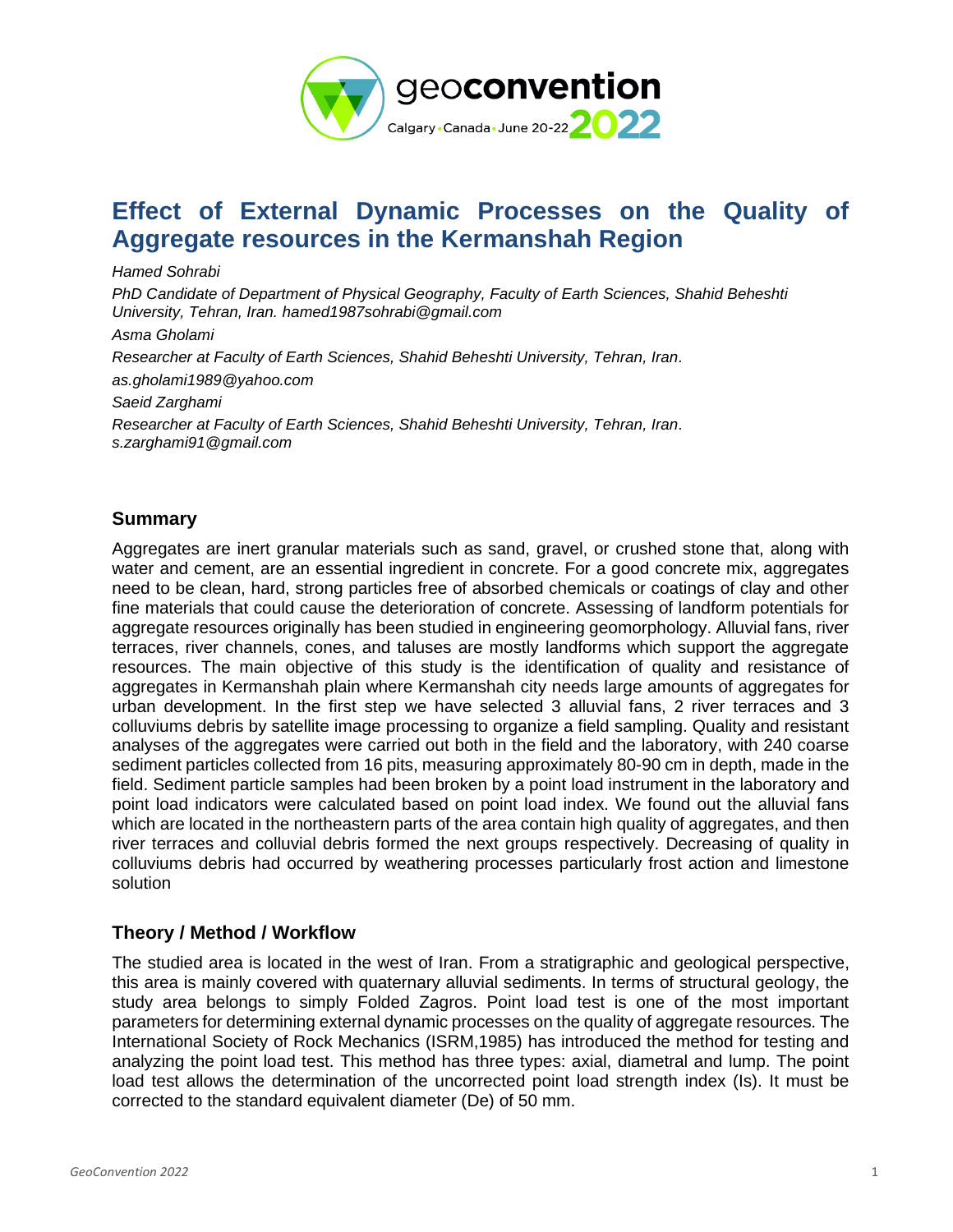

 $Is_{50} =$  $\overline{P}$  $De<sup>2</sup>$  $P =$  Failure Load in 1bf (pressure x piston area) De = Equivalent core diameter



## **Results, Observations, Conclusions**

According to results from table one fluvial terrace in the study area has the best aggregate quality among other landforms. Therefore, alluvial fans and colluviums debris can be used respectively as appropriate alternatives for river sources. In addition, they are of high quality for road construction.

| Table 1. Load point test                                                                                   |                                           |  |  |
|------------------------------------------------------------------------------------------------------------|-------------------------------------------|--|--|
| Load point test- fluvial terrace (first hypothesis)<br>Load point test-fluvial terrace (second hypothesis) |                                           |  |  |
| Geographical coordinate: N: 34° 39 ° 45.3                                                                  | Geographical coordinate: N: 34° 39 ° 45.3 |  |  |
| E: 46 <sup>o</sup> 53 <sup>o</sup> 04.3                                                                    | E: 46° 53 ° 04.3                          |  |  |
| The height of the study point: 1347 Cm                                                                     | The height of the study point: 1347 Cm    |  |  |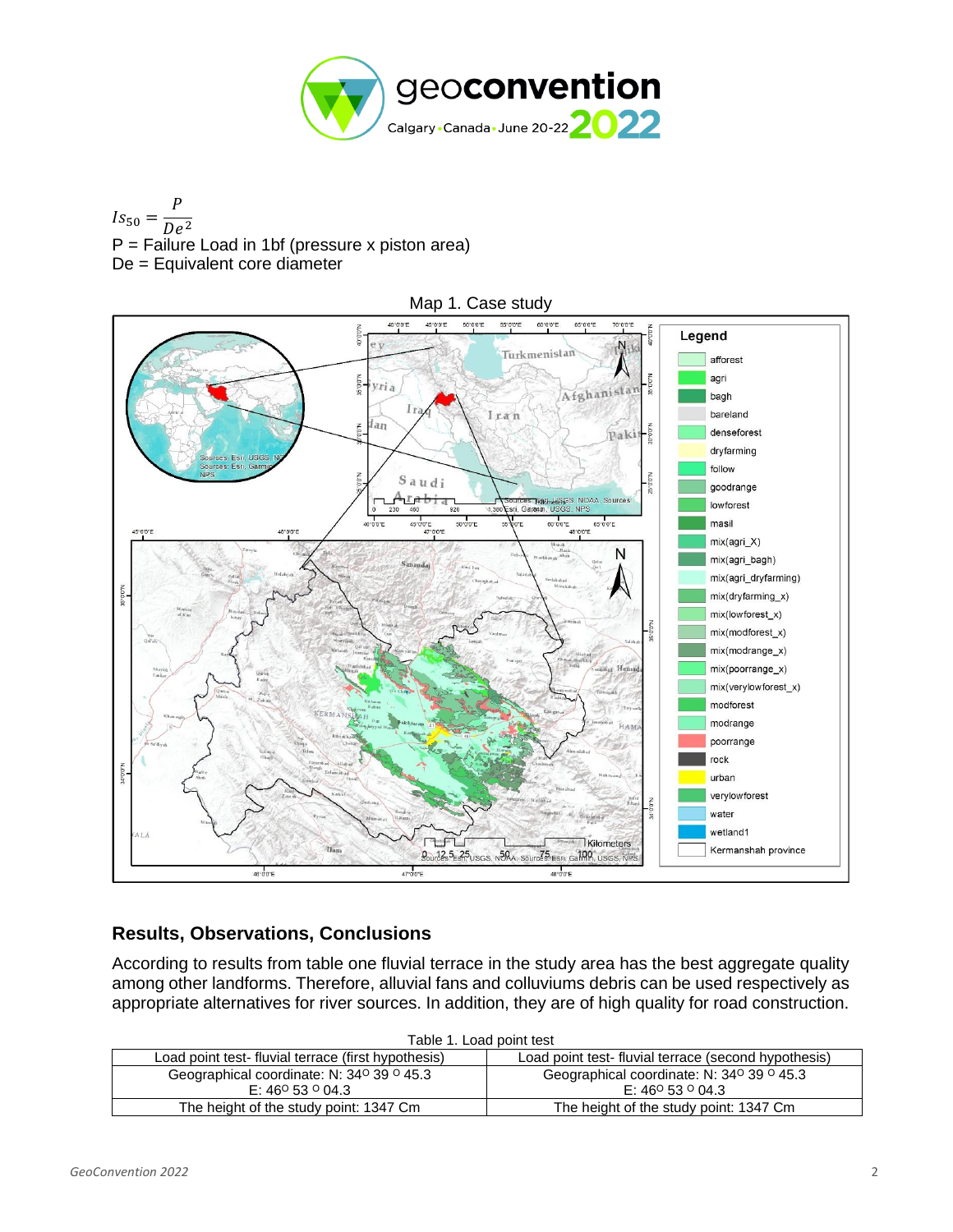

| Sample rupture load (N)                                                                                                                                                       | Sample diameter (Cm)       | Sample rupture load (N)                                                                                                                               | Sample diameter (Cm)      |
|-------------------------------------------------------------------------------------------------------------------------------------------------------------------------------|----------------------------|-------------------------------------------------------------------------------------------------------------------------------------------------------|---------------------------|
| The mean of load: 447.69                                                                                                                                                      | The mean of diameter: 4.06 | The mean of load: 513.84                                                                                                                              | The mean of diameter: 4.6 |
| Min 200                                                                                                                                                                       | 3.1                        | 1040                                                                                                                                                  | 4.8                       |
| 360                                                                                                                                                                           | 3.6                        | Max 1180                                                                                                                                              | 5.1                       |
| 320                                                                                                                                                                           | 4.1                        | 500                                                                                                                                                   | 4.2                       |
| 580                                                                                                                                                                           | 3.9                        | 400                                                                                                                                                   | 4.3                       |
| 380                                                                                                                                                                           | 4.2                        | 560                                                                                                                                                   | 4.5                       |
| 280                                                                                                                                                                           | 3.5                        | 260                                                                                                                                                   | 4.1                       |
| 500                                                                                                                                                                           | 4.6                        | 400                                                                                                                                                   | 4.4                       |
| 1060                                                                                                                                                                          | 5.6                        | 640                                                                                                                                                   | 4.5                       |
| 280                                                                                                                                                                           | 3.2                        | 800                                                                                                                                                   | 4.7                       |
| 340                                                                                                                                                                           | 4.3                        | Min 160                                                                                                                                               | 3.8                       |
| 220                                                                                                                                                                           | 3.5                        | 360                                                                                                                                                   | 4.6                       |
| Max 1660                                                                                                                                                                      | 5.8                        | 840                                                                                                                                                   | 4.7                       |
| 620                                                                                                                                                                           | 4.5                        | 360                                                                                                                                                   | 4.4                       |
| 280                                                                                                                                                                           | 3.6                        | 340                                                                                                                                                   | 4.2                       |
| 600                                                                                                                                                                           | 4.2                        | 180                                                                                                                                                   | 3.8                       |
| $I_s = \frac{P}{De^2} \rightarrow I_s = \frac{447.69}{4.06^2} = 27.15$<br>$F = \left(\frac{DE}{50}\right)^{0.45} \rightarrow F = \left(\frac{4.06}{50}\right)^{0.45} = 0.323$ |                            | $I_s = \frac{P}{De^2} \rightarrow I_s = \frac{513.84}{4.6^2} = 24.28$<br>$F = (\frac{DE}{50})^{0.45} \rightarrow F = (\frac{4.6}{50})^{0.45} = 0.323$ |                           |
| $IS_{50} = F. I_s = 0.323.28.08 = 8.77$                                                                                                                                       |                            | $IS_{50} = F. I_s = 0.323.24.28 = 7.84$                                                                                                               |                           |

#### **Novel/Additive Information**

Study of geomorphic shapes is critical, because it has the most important role in discovery and dispersion of building materials. This research suggests the best location for exploitation of resources as well as attention to economic and environmental criteria. So, the results of this research are of great help to industrial sectors such as road and dam construction, building, and development of airports.

#### **References**

- 1. Bahrami, K., Aghda, S. M. F., Noorzad, A., & Talkhablou, M. (2019). Effect of Morphometric Characteristics of Catchments on the Aggregates' Resistance of Freeze–Thaw and Sodium Sulfate Soundness: A Case Study of Alluvial Fans of Direh, Kermanshah, Iran. Iranian Journal of Science and Technology, Transactions A: Science, 43(4), 1575-1589.
- 2. Barakat, A., Ouargaf, Z., & Touhami, F. (2016). Identification of potential areas hosting aggregate resources using GIS method: a case study of Tadla-Azilal Region, Morocco. Environmental Earth Sciences, 75(9), 774.
- 3. Black, P. M. (2009). Geologic inventory of North Island aggregate resources: Influences on engineering materials properties. Mineral Wealth of North Island, Auckland.
- 4. Collis, L., & Smith, M. R. (Eds.). (2001). Aggregates: sand, gravel and crushed rock aggregates for construction purposes. Geological Society.
- 5. Eng, J. B. P., & Hanratty, D. (2002). Aggregates: Sand, gravel and crushed rock aggregates for construction purposes. Canadian Geotechnical Journal, 39(4), 1004.
- 6. Habert, G., Bouzidi, Y., Chen, C., & Jullien, A. (2010). Development of a depletion indicator for natural resources used in concrete. Resources, conservation and recycling, 54(6), 364-376.
- 7. Iuele, T., Vaiana, R., Gallelli, V., & De Masi, F. (2016). The influence of aggregate lithological nature on pavement texture polishing: A comparative investigation on a test site in southern Italy. Advances in Civil Engineering Materials, 5(1), 337-352.
- 8. Kabeer, K. S. A., & Vyas, A. K. (2018). Utilization of marble powder as fine aggregate in mortar mixes. Construction and Building Materials, 165, 321-332.